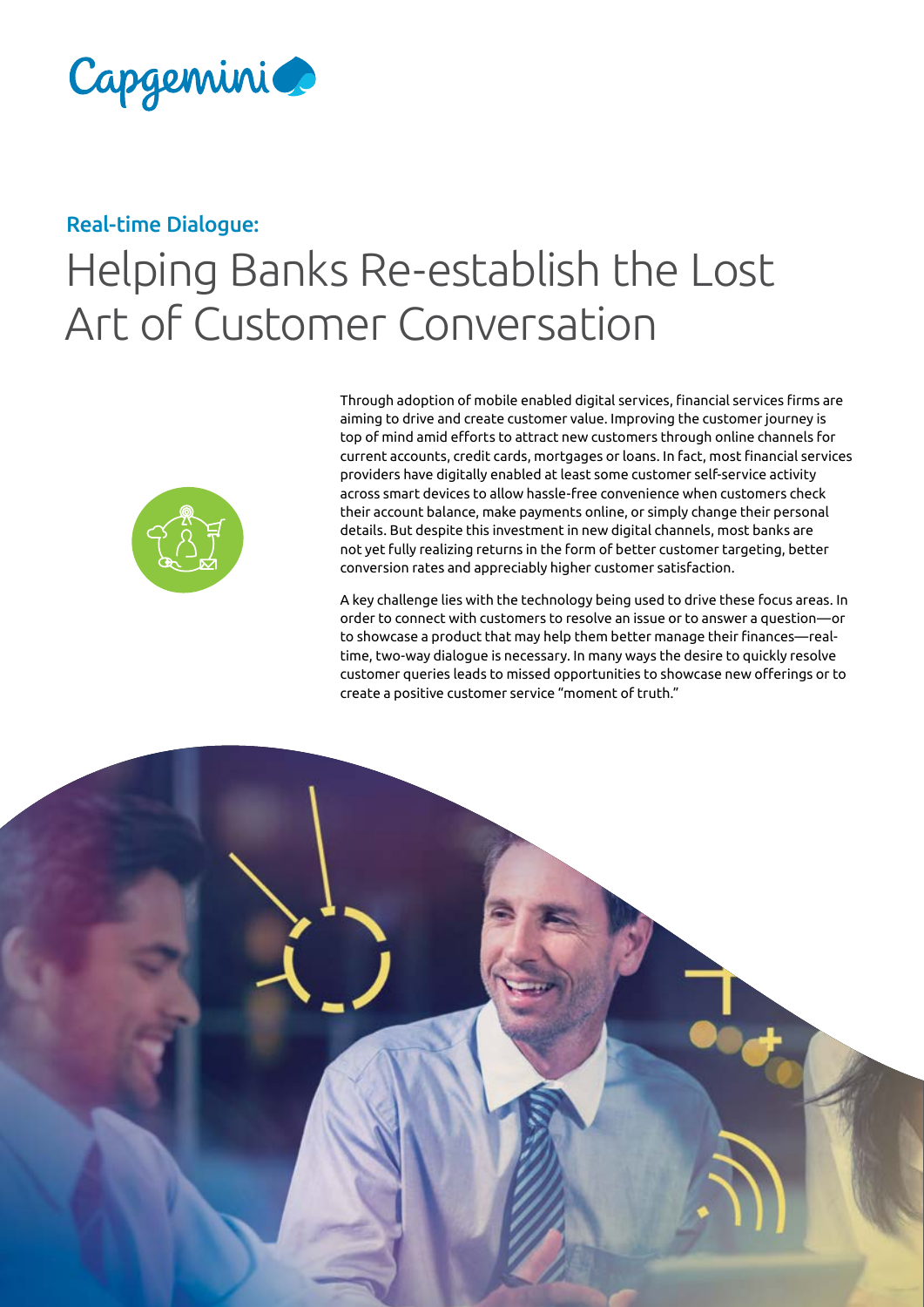In order to drive customer conversation, three requirements must be considered.

- A new channel strategy to break down barriers between digital and non-digital channels so that all customer touch-points are understood
- Adoption of real-time analytics for personalizing the interaction
- Re-calibration of the technology landscape to support real-time customer dialogue.

These requirements are not mutually exclusive. They require an integrated approach to present customers with contextual and relevant offers that hold value for them. This approach is the key to driving loyalty and word-of-mouth advocacy in a world where more interactions are virtual. With competition for consumer mindshare heating up, this may become a primary tool for creating a sustainable competitive advantage.

## Banks must leverage digital marketing

In response to increasing competition from Neobanks, unicorns and FinTechs, traditional banks are looking to build-out their digital edge. Additionally, with regulation now driving further innovation through open banking directives (PSD2), the disintermediation threat from emerging players becomes even more pointed. Nimble entrants to the banking marketplace are using their digitalfirst clout through online and social media channels to serve all customers in the best possible way. Further compliance considerations in the form of consumer data protection acts also need to be factored in when driving the digital agenda with customers.

Traditional banks are looking at this hyper-competitive landscape and reassessing how to digitally drive customer advocacy while creating connectedness and personalization across their digital channels. A key enabler for this is digital marketing and engagement strategy. During 2017 it is predicted<sup>1</sup> that digital advertising expenditure will overtake spend in "traditional" channels such as television. This is due to the consistent trend toward increased use of mobile platforms, the cost of video advertising, and the decline of organic social in favor of paid displays.

Research shows that marketing budgets are on the rise. Gartner's "The 2016- 2017" survey confirms a third consecutive year of budget increases. Larger companies (>\$5 billion revenue) spend 13% of revenue on marketing versus smaller companies (\$250 million to \$500 million revenue) that spend roughly 10% of annual revenue."2

With these levels of spend, financial organizations must realize every opportunity to save on marketing activities—especially digital ones—and to bolster efficiency and effectiveness.

### Digital can make staying in touch with customers more complex

Customer relevance in the digital world isn't simple. Knowing what a customer wants and delivering on that requirement is something with which nearly all businesses struggle.

<sup>1</sup> Forbes: "Digital Ad Spending Will Surpass TV Spending for the First Time in US History," Brandon Katz, September 14, 2016. [http://www.forbes.com/sites/brandonkatz/2016/09/14/digital-ad-spending-will-surpass-tv-spending-for-the-first-time-in-u-s-history/#5ee85f0e6959](https://www.forbes.com/forbes/welcome/?toURL=https://www.forbes.com/sites/brandonkatz/2016/09/14/digital-ad-spending-will-surpass-tv-spending-for-the-first-time-in-u-s-history/&refURL=&referrer=#5ee85f0e6959)

<sup>2</sup> Gartner, Inc.: "Gartner CMO Spend Survey 2016-2017 Shows Marketing Budgets Continue to Climb," Chris Pemberton, December 12, 2016. <http://www.gartner.com/smarterwithgartner/gartner-cmo-spend-survey-2016-2017-shows-marketing-budgets-continue-to-climb/>

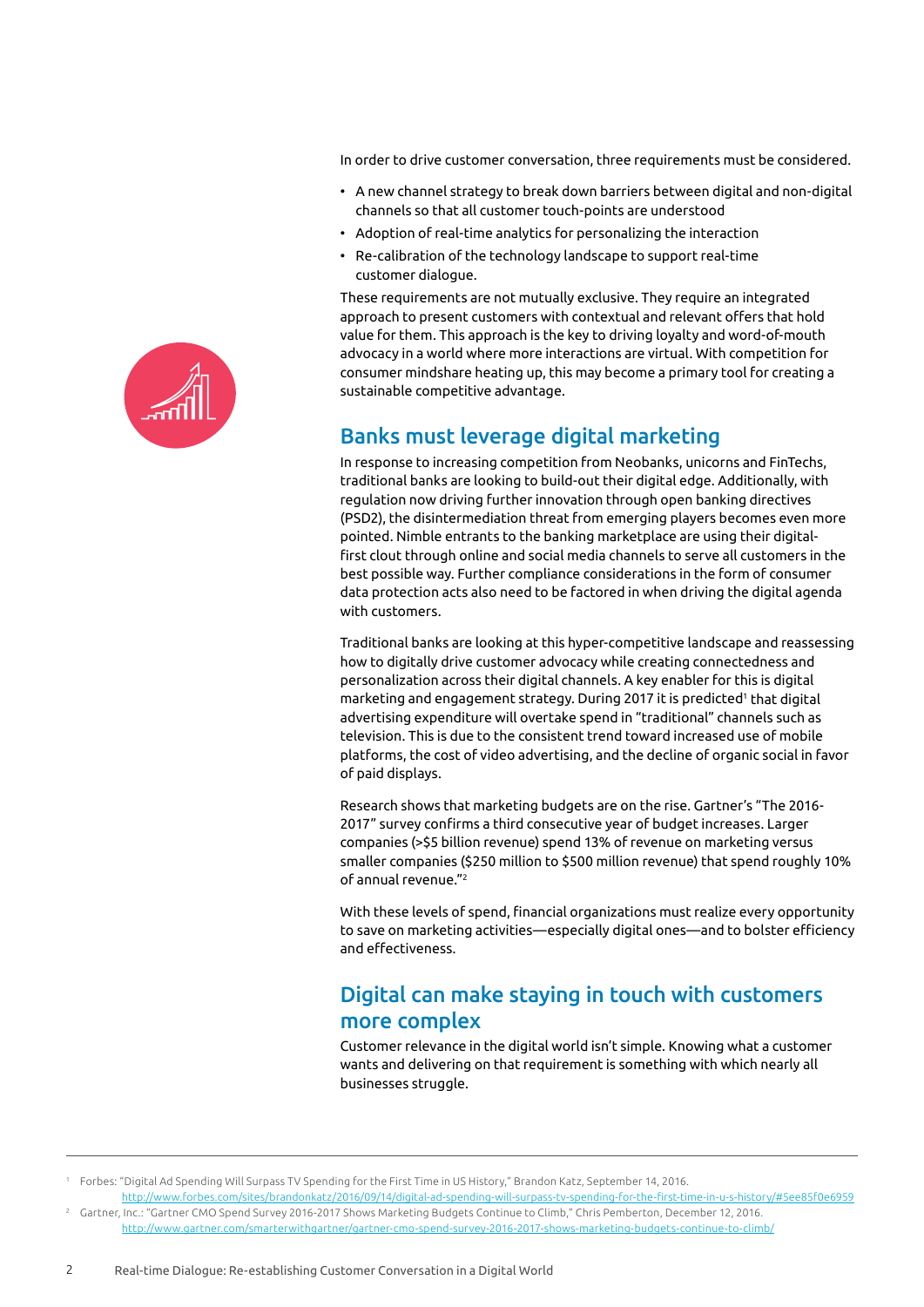We understand the challenge that banks face when trying to put a truly personalized offer in front of prospective customers and existing customers to positively influence conversion rates. For instance, customers of one large bank barely respond to online advertising; the click-through rate on its owned channels (on displays) is approximately 0.5%; and the corresponding conversion rate is lower than 0.007%. A large global clothing retailer finds that, even though more people visit its site through use of handheld devices, the conversion rates stay low. And the cost of clicks is significant – as Figure 1 shows, the cost per Facebook like ranges from €.38 – 1.57 (\$.42 – \$1.71).

Clearly, the online channel has a downside. Authentic connection and replication of the live-person experience can be a challenge. The problem may stem from many banks talking to customers, rather than talking with them. Human beings like to engage in conversation, where they can hear and be heard.







Source: Wordstream "Facebook Ad Benchmarks for YOUR Industry [NewData]" (blog entry), last updated March 28, 2017

### The reason: The lost art of conversation

Philosophers in ancient Greece understood the power of conversation. Socrates believed that knowledge transfer and the acquisition of new knowledge took place through dialectic<sup>3</sup> — joint question and conversation with his students. This idea has proved valid through the ages. Understanding comes through conversation, through listening, through interaction with the other person; one-way communication cannot achieve these results. These beliefs are clearly reflected in the recent move by universities to adopt more hands-on exercises, group work, and small seminars instead of the one-way communication of a lecture.<sup>4</sup>

The effect of conversation (or lack of it) is seen not only in academia, but also in virtually all buyer-seller interactions. Customers used to engage in conversation with the local bank branch, pharmacy owner, the bakery, and the barmaid. But today's customer experience has become less and less personal. Despite a number of attempts by banks to personalize channels, and create a two way dialogue with customers, many online sales channels seem devoid of personal conversation.

This trend is affecting many of the large global banks. While there are good reasons for the decision to move to and invest in digital, it is clear that many companies are struggling with this migration and, as a result, losing touch with their customers. Customer interaction is one-sided, and analysis of customer responses only takes place when it is too late to act on the insights provided; or in fact happens as a consequence of a complaint.

<sup>3</sup> Stanford Encyclopaedia of Philosophy: "Dialectic School," August 11, 2011.<https://plato.stanford.edu/entries/dialectical-school/>

<sup>4</sup> Delta: "Het Hoorcollege is een Povere Informatiedrager." <http://delta.tudelft.nl/artikel/het-hoorcollege-is-een-povere-informatiedrager/8659>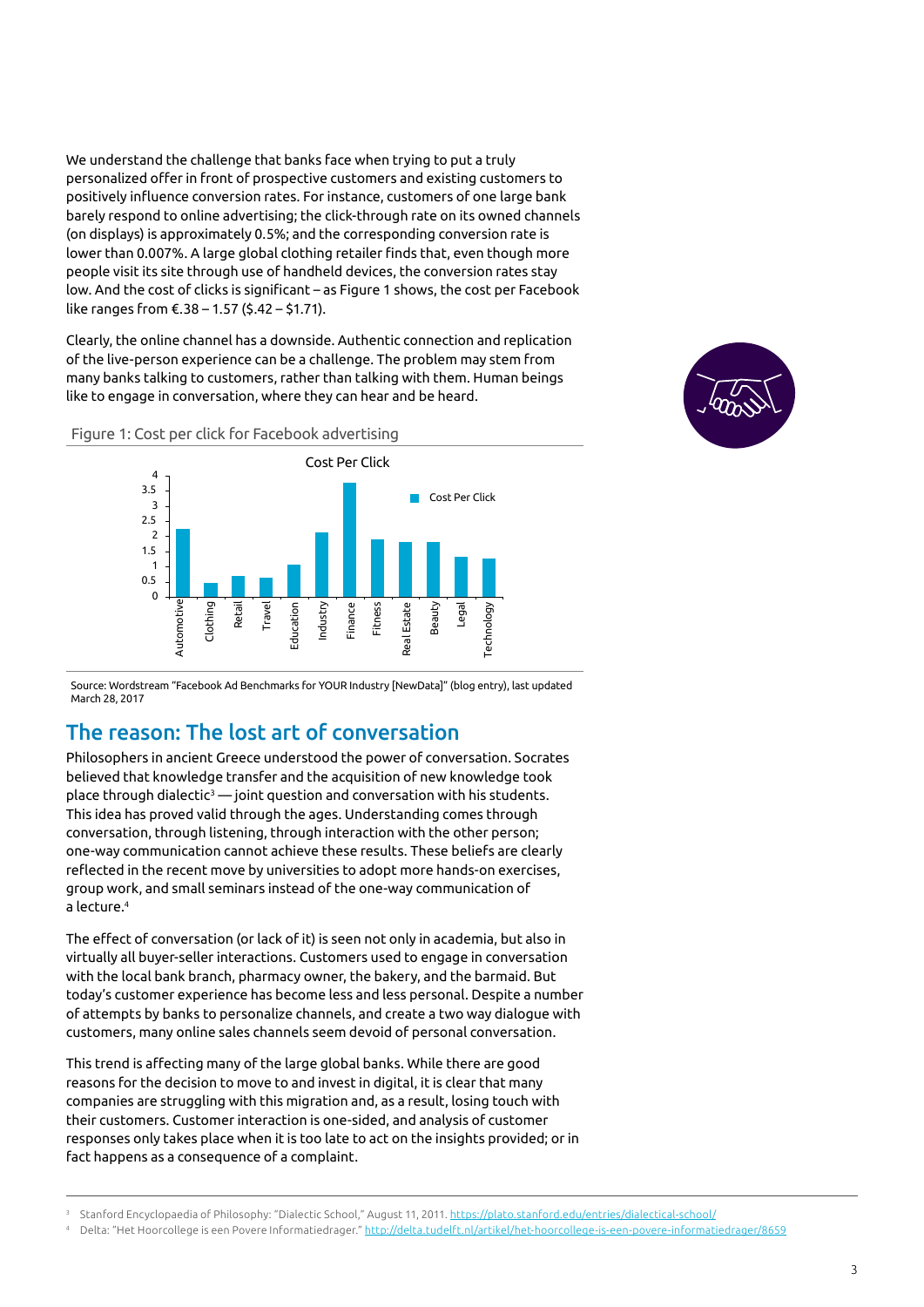Figure 2 shows why this is happening. Most organizations' analytic capabilities lie outside the conversational realm, whereas they should be an integral part of it.



Source: Capgemini's Real-Time Dialogue Framework

This is mainly because companies typically use campaign management software that analyzes data from digital channels in batch mode, overnight. That means they are only in a position to make targeted offers 24 hours or so after the customer has shown interest, by which time their circumstances may have changed or they have made a purchase elsewhere.

Other barriers to real-time dialogue include the difficulty to track customers when they switch from one channel to another. Similarly, analytics are often not properly integrated into their other IT systems, or into the business itself.

The result is that instead of receiving timely personalized responses, customers get bombarded with untargeted offers, and buried in campaigns that are of little interest. This is a serious challenge because relevance—offering customers what they want, when they want it—is key to customer satisfaction.

Inadequate analytics affect customer experience in other ways. A customer might raise an issue or question that should be easily resolved, but no help is at hand; perhaps the company only spots the issue later that day, when the nightly batch is processed. The result is that another prospective customer is lost. The customer is asking for interaction – wanting (or needing) to be engaged – and the company simply cannot provide personalized and timely dialogue.

In addition to the direct impact on customers, the slow flow of information causes additional issues for managing organizational performance, as we can see by considering classic dash boarding tools – see textbox.

#### How to re-establish the conversation

Some banks are attempting to mitigate the loss of customer interaction through loyalty programs, but in many ways, these are just a means to placate customers who are already dissatisfied. The real value comes from trying to establish how the points of customer interaction across the journey can become more informed; particularly when certain elements of the customer journey results in customer dissatisfaction which often is the wider issue.

A much better choice would be to tackle the root cause of dissatisfaction. The way to do that is to establish a genuine dialogue – a conversation that can take place at least partly via digital channels – with the customer. This means tracking customer behavior in real-time and triggering a direct and relevant response to every click or action.

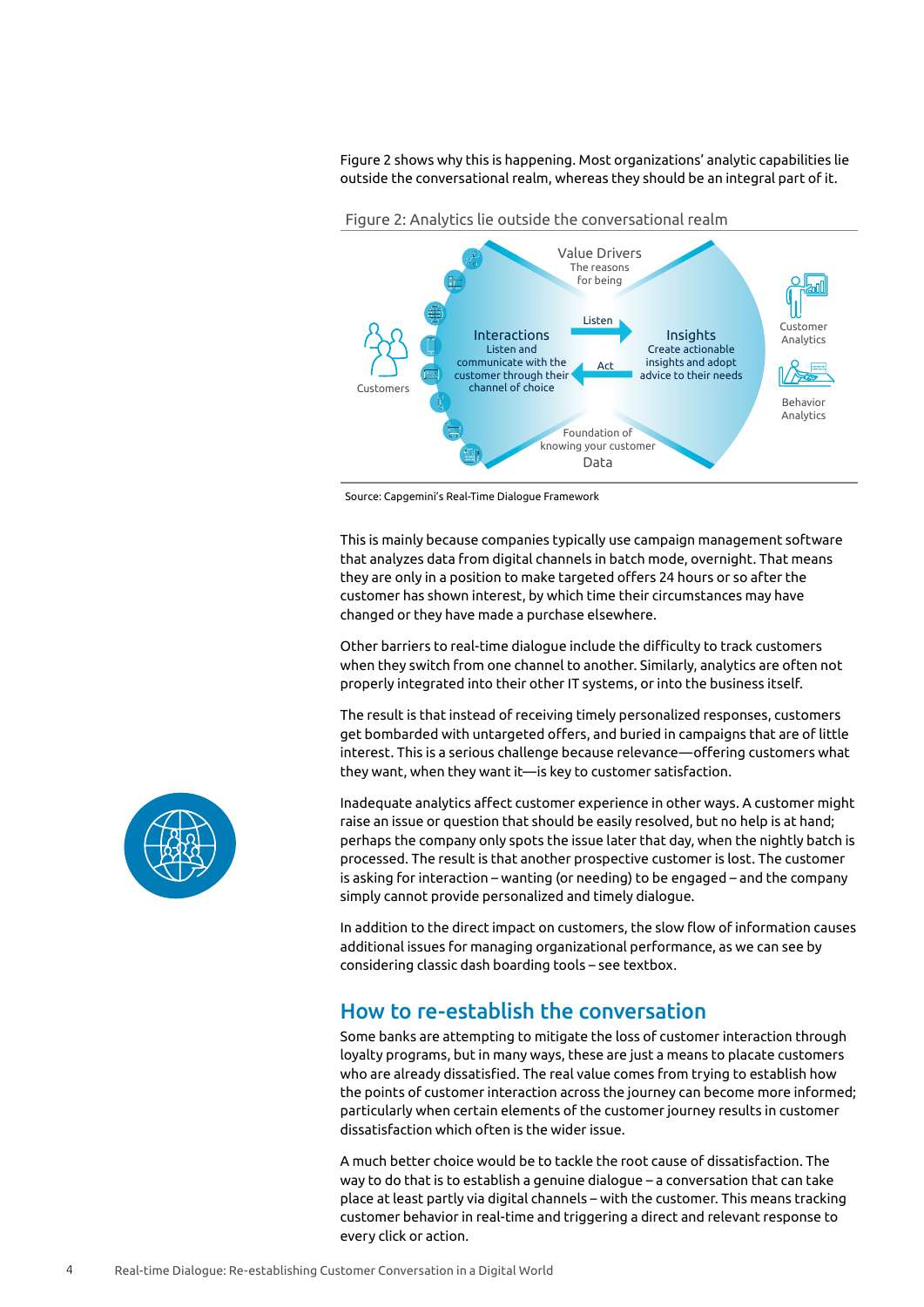Before banks can achieve real-time dialogue, they must take three steps:

- Review their channel strategy in order to break down barriers between channels, and track customers across multiple channels;
- Overhaul their analytics so that they can instantly make relevant offers to customers, based on up-to-date information;
- Realign the technology landscape, and the business as a whole, around realtime dialogue with customers.

We outline each of these steps below.

#### **1. Bring channels together**

The issue here is that most banks find it difficult to maintain a dialogue when customers browse and shop across the various online and offline channels. For example, they may struggle to deal effectively with a customer who decides to apply for a credit card online on their mobile phone, then walks into a branch to complete the application.

Capgemini and other leading commentators firmly believe that companies need to break down the boundaries between online and offline channels.6 Already, large fast-moving consumer goods companies are leading the way, shifting to an end-to-end, omni-channel solution: one that combines the ease of online with the personal contact of physical channels.

For many companies, the best way to achieve this is to adopt a data management platform (see Figure 3). After taking that step, companies can engage in realtime dialogue using real-time analytics, and/or set up robotic advisors (which for maximum benefit should be integrated with the main enterprise systems).

#### **2. Adopt real-time analytics**

The next step is to move to a state where data is updated, and then analyzed in real time. As Figure 2 illustrates, too often no real dialogue is happening between banks and their online customers. Instead, customers are on the receiving end of monologues that make sense to the bank but not to them. The reason is clear: The current IT landscape does not allow true dialogue, and most software suites are not yet mature enough to make this possible. Too often, the insights needed to respond to customer needs and wishes are delayed by some 24 hours.

The solution lies in the real-time analytics engines that are now available from a few vendors. These analytic engines are capable of processing data in real-time and propose, for instance, a "next best action" with minimal delay. By using this type of solution, you gain instant insights, based on the latest information. These help you to take the context of each customer interaction into account so that you can respond with a personal and relevant offer every time, immediately and via the customer's chosen channel.

### **Slow analytics limit management dashboards, too**

- Dashboarding tools traditionally import batches of data and use them to provide insight into how the company is performing with respect to its KPIs.
- In companies that only update their analytics through nightly batch runs, the data displayed in the dashboard can be a day old. That means decisions are made after the fact – like driving a car by looking in the rear-view mirror.
- Given that the vast majority (77%) of respondents to a Capgemini survey<sup>5</sup> indicated that real-time data would be beneficial to the running of their business, something better is needed.



<https://www.uk.capgemini.com/news/news/new-global-study-by-capgemini-and-emc-shows-big-data-driving-market-disruption-leaving> 6 Forbes: "10 Tips for Building a Successful Digital Marketing Campaign in 2017," Promise Phelon, December 1, 2016. [http://www.forbes.com/sites/promisephelon/2016/12/01/10-tips-for-building-a-successful-digital-marketing-campaign-in-2017/#3a13f8622ab6](https://www.forbes.com/sites/promisephelon/2016/12/01/10-tips-for-building-a-successful-digital-marketing-campaign-in-2017/#6db937082c47)

<sup>5</sup> Capgemini: "New Global Study by Capgemini and EMC shows Big Data Driving Market Disruption, Leaving Many Organizations Fearing Irrelevance," Press Release, March 2015.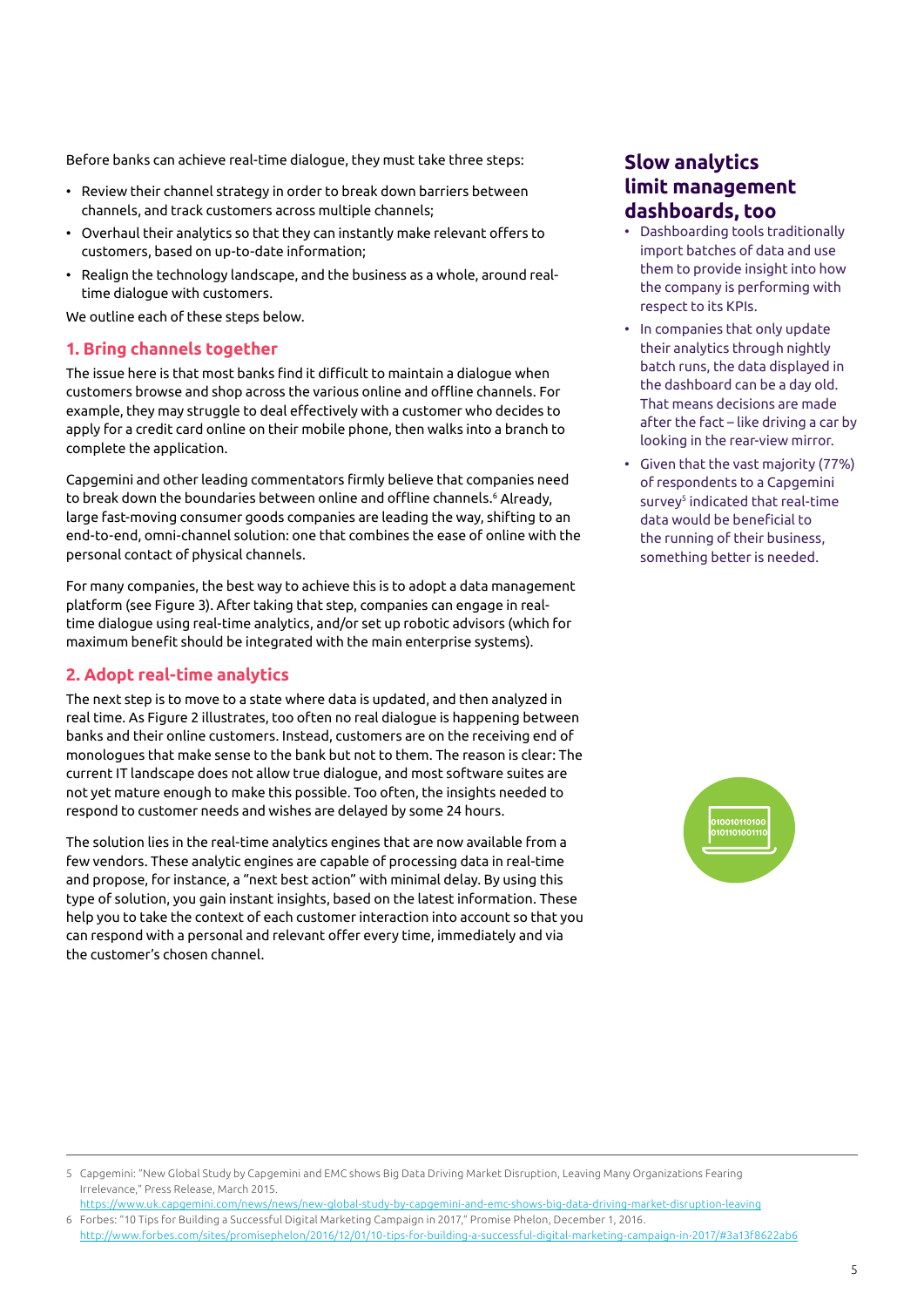### Marketing Challenges: How Data Management Platforms (DMPs) play a key role

Digital world marketing challenges are unique. Today's digital marketer faces a complex ecosystem and pressure to improve returns within a tight budget. The challenges are wide ranging, and Data Management Platforms (DMPs) can help to manage or mitigate issues by tracking customers and prospect journeys across all channels—online, offline and face to face.

> Identifying online targets: Known & Unknown

Optimizing campaigns and reducing waste (less media partner overlap)

Driving greater personalization across all digital channels (real-time offers)

#### Figure 3: How Data Management Platforms (DMPs) can play a key role

Improving prospect conversion rates across all digital channels

Reducing waste (marketing to people not to bots)

Data regulation

## DMPs can play a crucial role in supporting end-to-end digital marketing:

- Defining the target audience for value messages and focused campaigns while also attracting eligible "unknown lookalikes" to the message.
- Targeting known and unknown prospects across multiple channels. Understanding where target audiences reside with media partners to avoid segment overlap.
- Creating real-time personalized offers to target audiences while moving away from traditional segmentation models through use of first- and secondparty data. Using A/B testing to eliminate creative guesswork and to enable split campaigns.
- Driving the campaign: Clarity around message frequency across the target base helps to avoid waste by reducing time on overexposed segments and non-human traffic.
- Developing insights from existing journeys: Allows understanding of all journey touch-points across paid, owned and earned marketing channels. Identifies the best path to conversion and optimizes the customer experience through journey dashboards.

DMPs can help stretch the available marketing budget when coupled with the overall business strategy—e.g. new customer acquisition targets in new segments, moves into new regions, or driving multiple product holdings per customer. Collecting the required data, and performing the analytics to customize the marketing message can be very time-consuming and this is where DMPs can take the overhead away.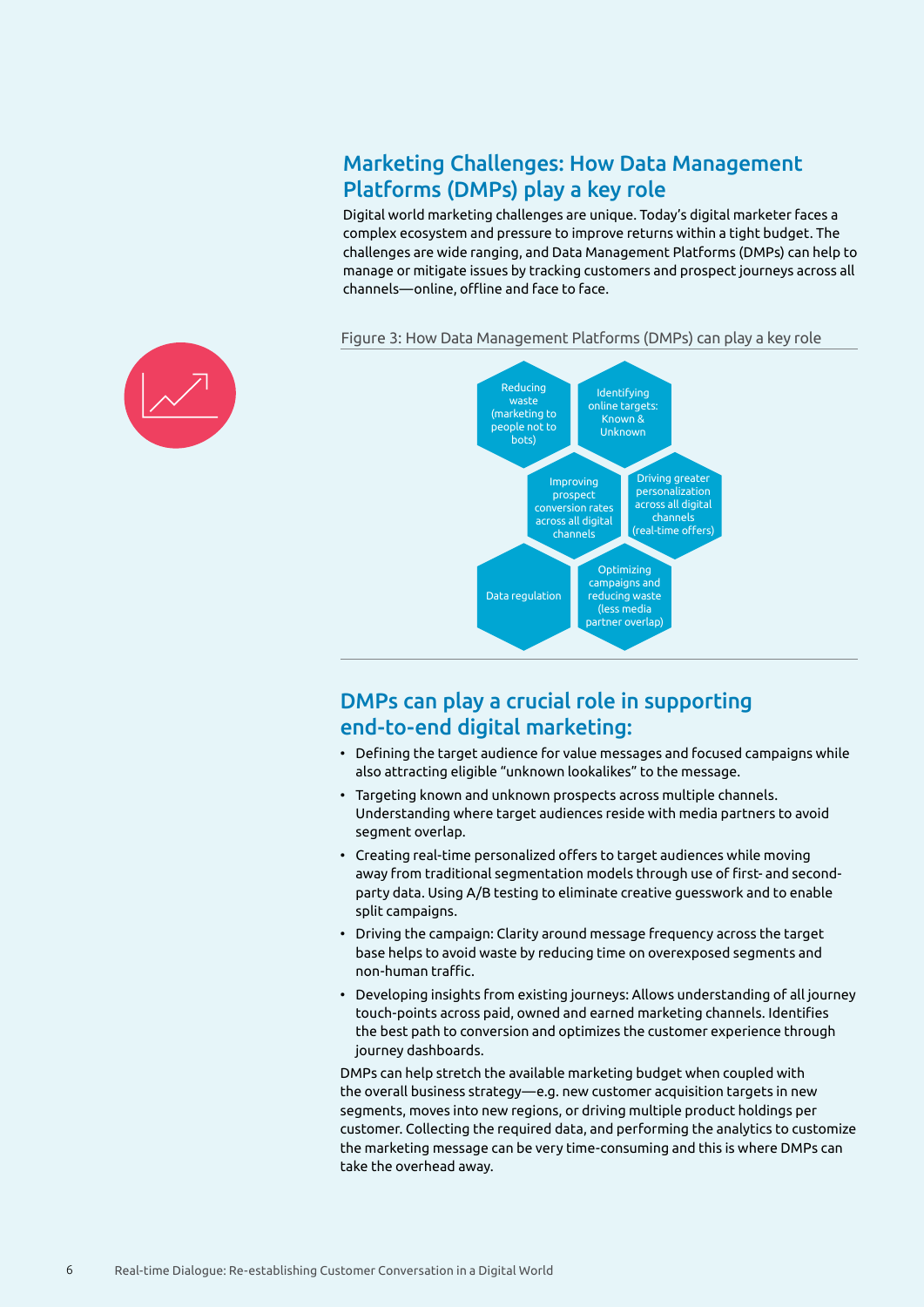#### **3. Realign around real-time dialogue**

The third and final step relates to the wider IT landscape, and the business as a whole. Current software and infrastructure are not designed to cope with real-time, conversational interaction, or provide relevant offers instantly. Many companies, too, are focused on digital as if it were an end in itself, rather than focusing on the customer.

To achieve real-time dialogue, companies need to integrate their channel interactions with their analytical capabilities, and to design marketing campaigns that leverage their data. This adds up to a significant undertaking, since few software solutions are capable of presenting relevant and personalized offers to customers. However, solutions are emerging that offer highly personalized (although not yet individualized) campaigns over digital channels.

Solutions such as data management platforms and real-time analytics engines must be fully integrated into the organization's IT landscape. But that's not enough. Integration of channels, analytics, strategy, and data is required to enable a truly insights-driven business. The bank must focus on the customer.

The transition from data-driven or experience-based campaigns to real-time offers targeted at individual customers is a paradigm shift – one that can succeed only if all stakeholders are fully engaged.

### A practical approach to transition

Positioning an organization to re-establish genuine customer dialogue requires a significant transition, not just in terms of the organization's technology but also its business focus.

Capgemini's Real-Time Dialogue self-assessment app (Figure 4) can assess an organization's current state, and help set priorities to achieve the ultimate goal – real-time individualized offers.

Figure 4: Capgemini's Real-Time Dialogue application



Implementation of the solutions described here requires knowledge and experience. Once again, there are a number of tools that can help. For example, in conjunction with the app just described, Capgemini uses a Real-time Dialogue framework to create a clear roadmap to achieving the essential elements of a solution. These elements include data management, alignment between business and IT, and an overall commitment to moving to real time. Capgemini has found that many clients can achieve near real-time offerings, but require more integration if they really want to transform to real-time dialogues.



### **Capgemini's approach to real-time dialogue offers major benefits:**

- By switching from a one-size-fitsall approach to a highly interactive customer dialogue, a path is opened to individualized, relevant customer offers;
- Rather than following the classical audience segmentation by demographic, age, and technology, real-time dialogue allows for a highly specific analysis. Tracking the behavior of individuals rather than cohorts enables more targeted campaigns;
- Banks can interact with their customers on a more personal level. For example, rather than passing the customer on to a generic helpdesk, they can be connected immediately to the right department.